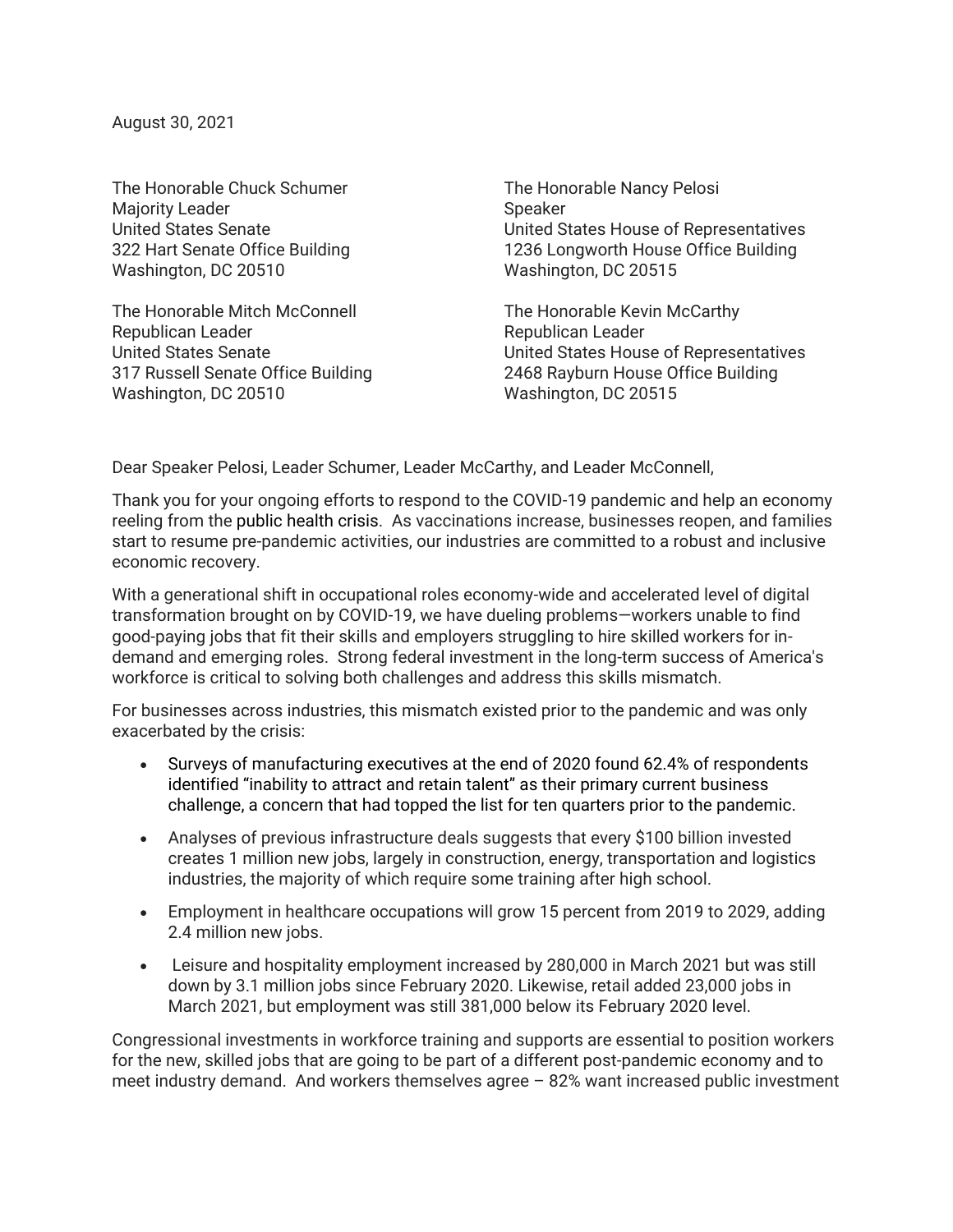in skills training to help people find new jobs in response to the pandemic and 81% want to see increased investments in skills training in the long-term.

The undersigned businesses and industry associations urge you to support investments in workforce and skills as part of any economic recovery legislation. Specifically, we urge you to:

- Provide sufficient resources to support the demand for sector-based workforce training and reskilling programs that help bridge skills mismatch, including workers' digital skill needs, while promoting more equitable economic mobility,
- Expand workforce training capacity by providing tax incentives for training programs led by industry, educators, and non-profit organizations and embracing flexible short-term and on-line training in key digital and emerging, in-demand skills, and
- Drive informed training by growing real-time labor force data identifying economywide trends focused on emerging roles and the skills needed for in-demand jobs and highdemand sectors and measure the equitable impact of public investments.

We are committed to helping workers thrive in the changing economic landscape. Given the scale of change, government investment, assistance, and incentives are needed now more than ever to prepare the workforce for the economy of the future. We stand ready to work with you to build a strong and resilient economy.

**AccuRounds** ACT | The App Association Advanced Manufacturing Practices and Educational Development (AMPED) **AFFIS** Amazon Web Services American Mold Builders Association Anning - Johnson Company Associated Equipment Distributors Association of Equipment Manufacturers Atlanta Electrical Contractors Association Atlassian Atrium Health Austin Chamber of Commerce Autodesk Automation Alley AVR Connect Bay Area Council BC Compliance Group, LLC Bethlehem Chamber of Commerce Boston Centerless BrightHive Inc BSA | The Software Alliance Building Industry Association of Washington Business Leaders United

California Manufacturers & Technology Association **CertNexus** Charleston Metro Chamber of Commerce Chattanooga Area Chamber of Commerce Coastal Enterprises, Inc. Code Name Collective, LLC Colorado Technology Association Cook Group Incorporated **Credly** Custom Plastics and More Dell Diego & Son Printing, Inc. DocuSign East Bay Economic Development Alliance Electronic Security Association Emma Coalition Extensis gener8tor Global Community Services Global Partner Solutions LLC Grand Rapids Chamber Greater Boston Chamber of Commerce Greater Des Moines Partnership Greater Raleigh Chamber of Commerce